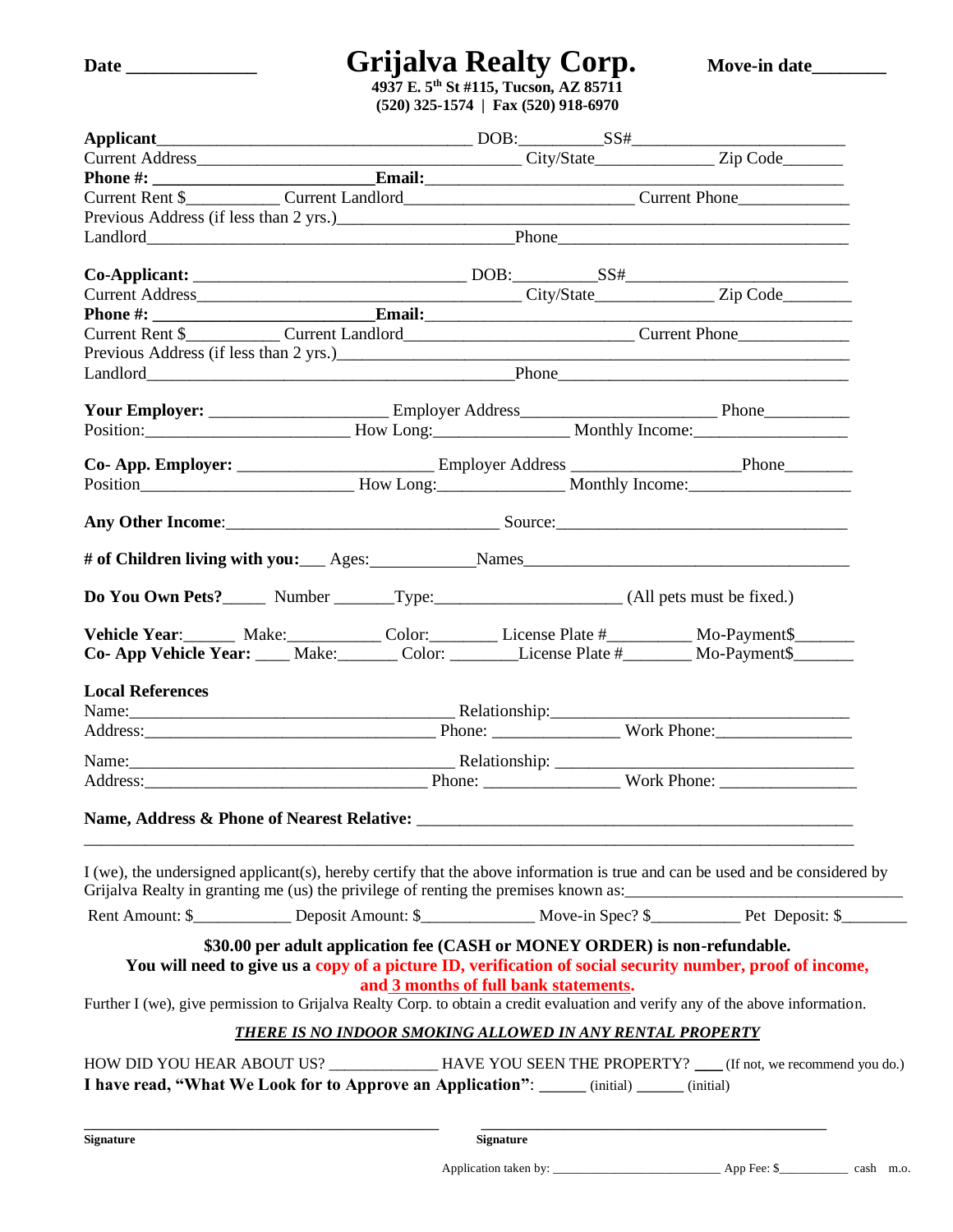### **FOR OFFICE USE ONLY**

### **APPLICATION CHECKLIST**

| (NOT A RESIDENT, BUT FINANCIALLY RESPONSIBLE)                                                                         |  |
|-----------------------------------------------------------------------------------------------------------------------|--|
|                                                                                                                       |  |
|                                                                                                                       |  |
| WHO REQUESTED OF: NUMBER:                                                                                             |  |
| VERIFIED HOME OWNER THROUGH COUNTY RECORDS:                                                                           |  |
| MORE INFO NEEDED:                                                                                                     |  |
| <u> 1989 - Johann Harry Harry Harry Harry Harry Harry Harry Harry Harry Harry Harry Harry Harry Harry Harry Harry</u> |  |
|                                                                                                                       |  |
|                                                                                                                       |  |
|                                                                                                                       |  |
|                                                                                                                       |  |
|                                                                                                                       |  |
|                                                                                                                       |  |
|                                                                                                                       |  |
|                                                                                                                       |  |
|                                                                                                                       |  |
|                                                                                                                       |  |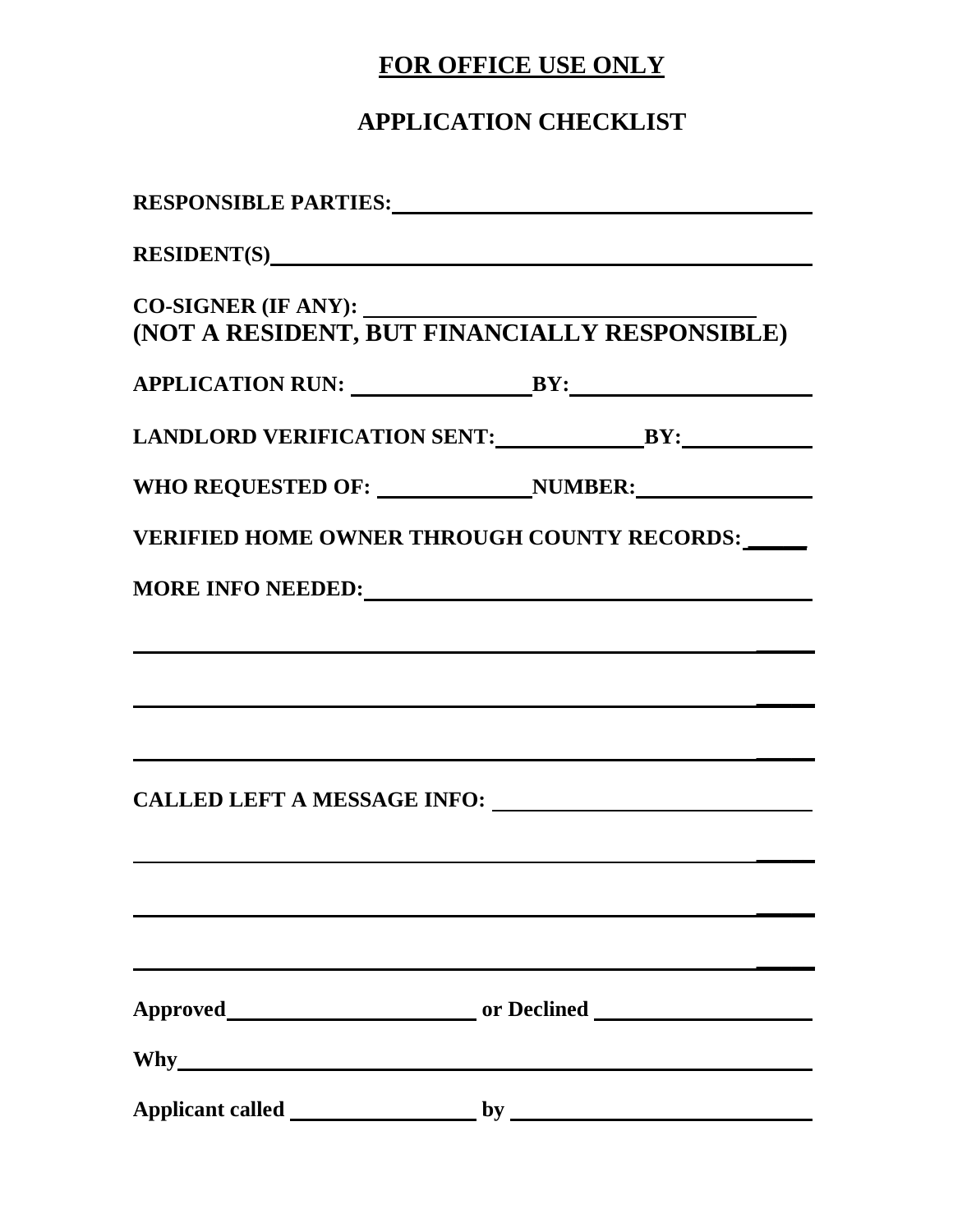

## **WHAT WE LOOK FOR TO APPROVE AN APPLICATION**

#### **1) We Look to See That You Can Pay the Rent**

The easiest way to verify that is to have **2 paycheck stubs** that show you make enough income to cover, rent, utilities, and other living expenses. We also can use Social Security award letters for proof of income or food stamp vouchers. If you are receiving child support or other income, we can verify that with 3 months of bank statements. If you are self-employed, we can use 3 months bank statements, or your last year's tax return.

**If your income isn't quite enough to meet the above parameters** but you think you can afford the rent, we need 3 months of bank statements showing no NSF charges, no negative balances, and a balance of 2 months expenses in the account. If you have other information showing you can pay the rent, submit it with your application.

#### **2) We do a Landlord Verification**

We verify with your last landlord to see if you have paid your rent on time, how many people live there, if you have pets, and if you had any lease violations.

#### 3) **We Run a Credit Report**

We look to see you have at least some positive credit. We are also looking to see that you do not have any evictions or collections for unpaid rent or utilities. If you have outstanding utility collections, that can cause you to not be able to pay your rent because you have to pay the collection to get your utilities on. If you have an eviction, we are going to look closely to the landlord verification on your current landlord to see that you are now able to pay your rent.

#### **4) We Run a Criminal Background Check**

We are looking to see that you don't have anything that would make you a poor neighbor.

You are welcome to submit a letter with your application to explain any particular special circumstances.

(over)